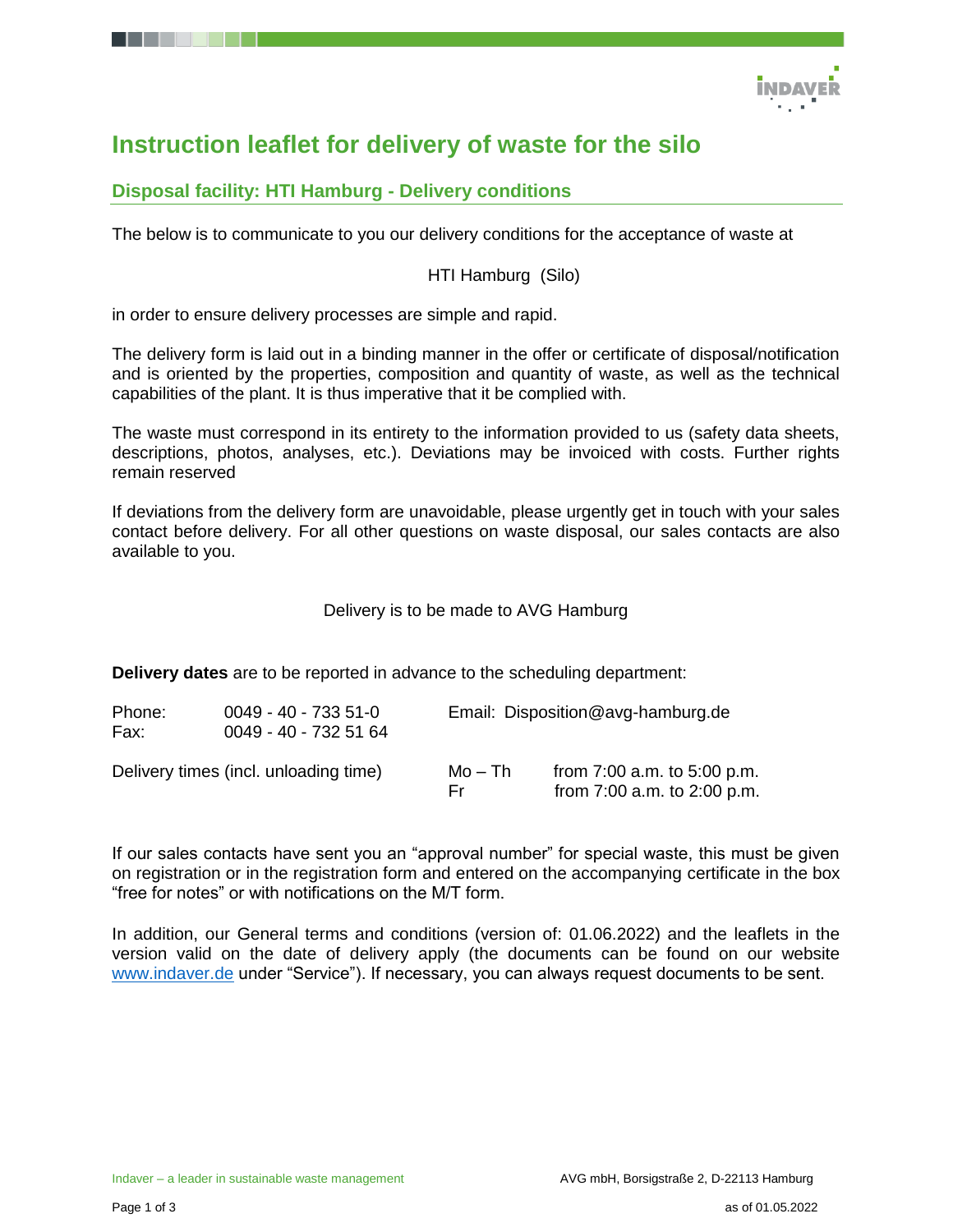

## 1. Definition

Waste for the silo, as per this leaflet, is rod-like, granulated or dusty residues such as activated charcoal/coke waste from industry, commerce, collection and hazardous waste collection. Other silo-suitable residues can be accepted in individual cases. Please contact us in this regard.

### 2. Delivery form

Silo vehicle

### 3. Criteria for waste for the silo

#### General conditions of acceptance:

- Consistency: Solid and dry, meaning the material can be conveyed pneumatically with nitrogen
- Delivery temperature: <60 °C
- Grain size: < 6 mm
- Bulk density:  $0.2$  to max.  $0.8$  kg/dm<sup>3</sup>
- The delivery must be free from glowing embers

#### Basic chemical qualities

If not otherwise agreed in the offer/certificate of disposal, the following basic qualities apply (parameters not listed must be queried separately):

| • Chlorine:                                   | < 2    | Wt.%    |
|-----------------------------------------------|--------|---------|
| • Bromine:                                    | < 0.2  | $Wt.$ % |
| · Iodine:                                     | < 0.01 | $Wt.$ % |
| • Fluorine:                                   | < 0.1  | $Wt.\%$ |
| • Sulphur:                                    | < 1    | $Wt.$ % |
| • Phosphorus:                                 | < 1    | $Wt.$ % |
| • Mercury:                                    | < 50   | mg/kg   |
| • Arsenic, cadmium, thallium (total):         | < 100  | mg/kg   |
| • Heavy metals (total):                       | < 0.5  | Wt.%    |
| (Ni, Cu, Te, Se, Sb, Be, Pb, Cr, Sn, V)       |        |         |
| $\bullet$ Zinc:                               | < 1    | $Wt.\%$ |
| • Molybdenum:                                 | < 500  | mg/kg   |
| • Sodium/potassium/lithium/magnesium (total): | < 5    | $Wt.$ % |
| • Org. Silicium:                              | < 0.3  | Wt.%    |
| • PCB and PCT (to DIN):                       | < 10   | mg/kg   |